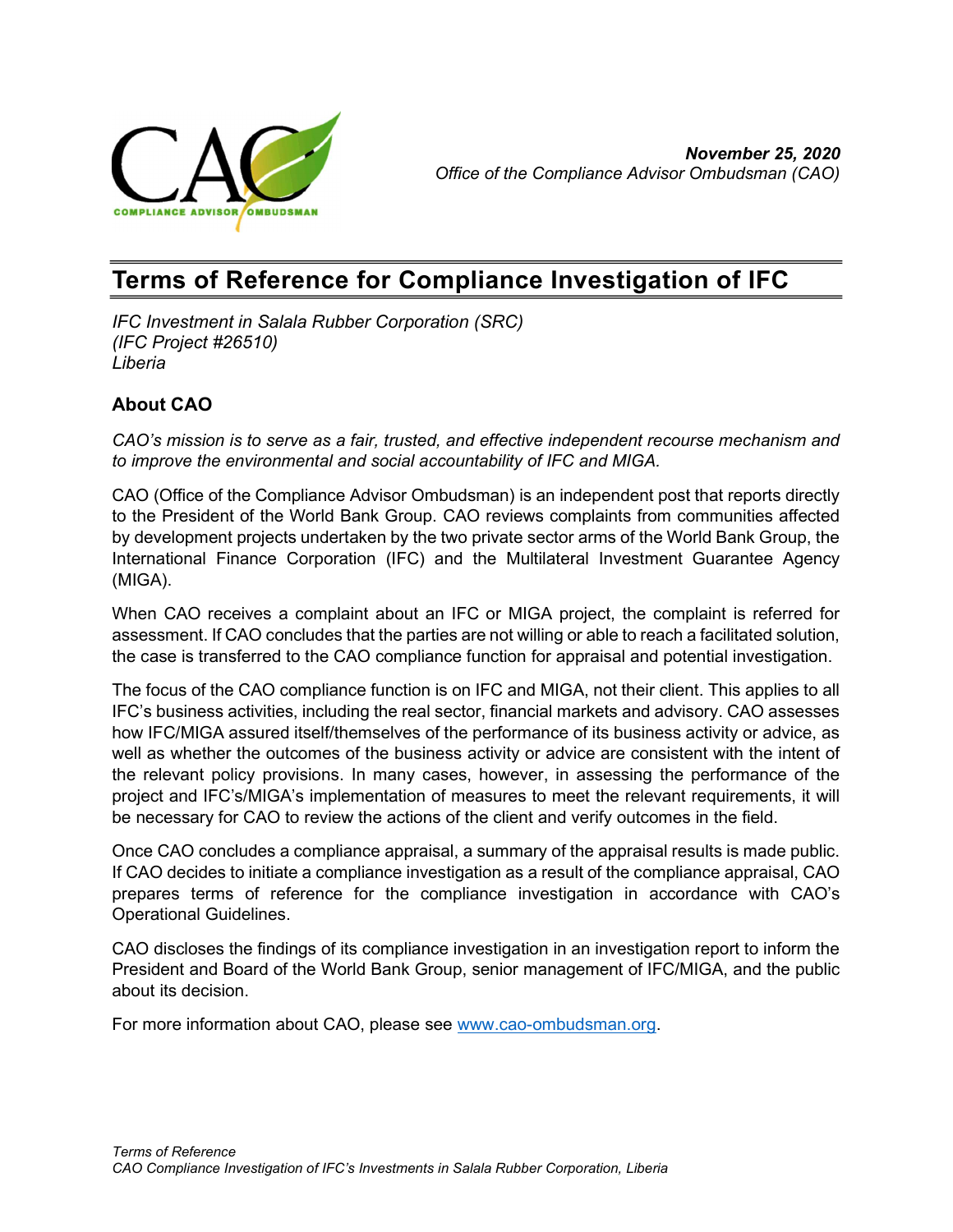## **Background**

Salala Rubber Corporation (SRC), a large producer and processor of rubber based in Liberia. In 2008, IFC provided a loan to SRC to support the plantation of new rubber trees on the existing land concession and factory rehabilitation, which had been neglected due to the Liberian civil war. In March 2020, the Company completed repayment of the IFC loan.

#### The complaint

In May 2019, four non-governmental organizations, representing 54 people from 22 communities from the Margibi and Bong Counties in Liberia, filed a complaint with CAO. The complaint raises concerns about land grabbing and forced eviction, lack of Free Prior and Informed Consent of indigenous peoples, destruction of ancestral graves and sacred sites, economic displacement and loss of livelihood, water pollution, poor employment conditions and labor rights violations, limited access to schools and health facilities, sex and gender-based violence (SGBV), reprisals, threats and intimidation, non-compliance with national and international law, as well as with IFC's Performance Standards (PS) and lack of freedom of association.<sup>1</sup>

After CAO Assessment, the complaint was transferred to CAO's compliance function for appraisal. In September 2020, based on a preliminary review of IFC's documentation and discussions with the IFC team, complainant representatives and members of the affected community, CAO decided to trigger an investigation.<sup>2</sup>

## Scope of the compliance investigation

CAO's compliance appraisal report identified questions regarding IFC's pre-investment due diligence and supervision of the project in relation to the environmental and social issues raised in the complaint.

The focus of this CAO compliance investigation is on IFC, and how IFC assured itself of the environmental and social performance of its investment at appraisal and during supervision. However, in assessing the performance of the project and IFC's/MIGA's implementation of measures to meet the relevant requirements, it will be necessary for CAO to review the actions of the client and verify outcomes in the field.

The approach to the compliance investigation is described in the CAO Operational Guidelines (March 2013), and states that the working definition of compliance investigations adopted by CAO is as follows:

An investigation is a systematic, documented verification process of objectively obtaining and evaluating evidence to determine whether environmental and social activities, conditions, management systems, or related information are in conformance with the compliance investigation criteria.

<sup>&</sup>lt;sup>1</sup> Complaint to CAO in relation to IFC's investment in SRC (April 15, 2019). Available at https://bit.ly/2ZpB0aU

<sup>&</sup>lt;sup>2</sup> CAO Appraisal available at https://bit.ly/3isn9HG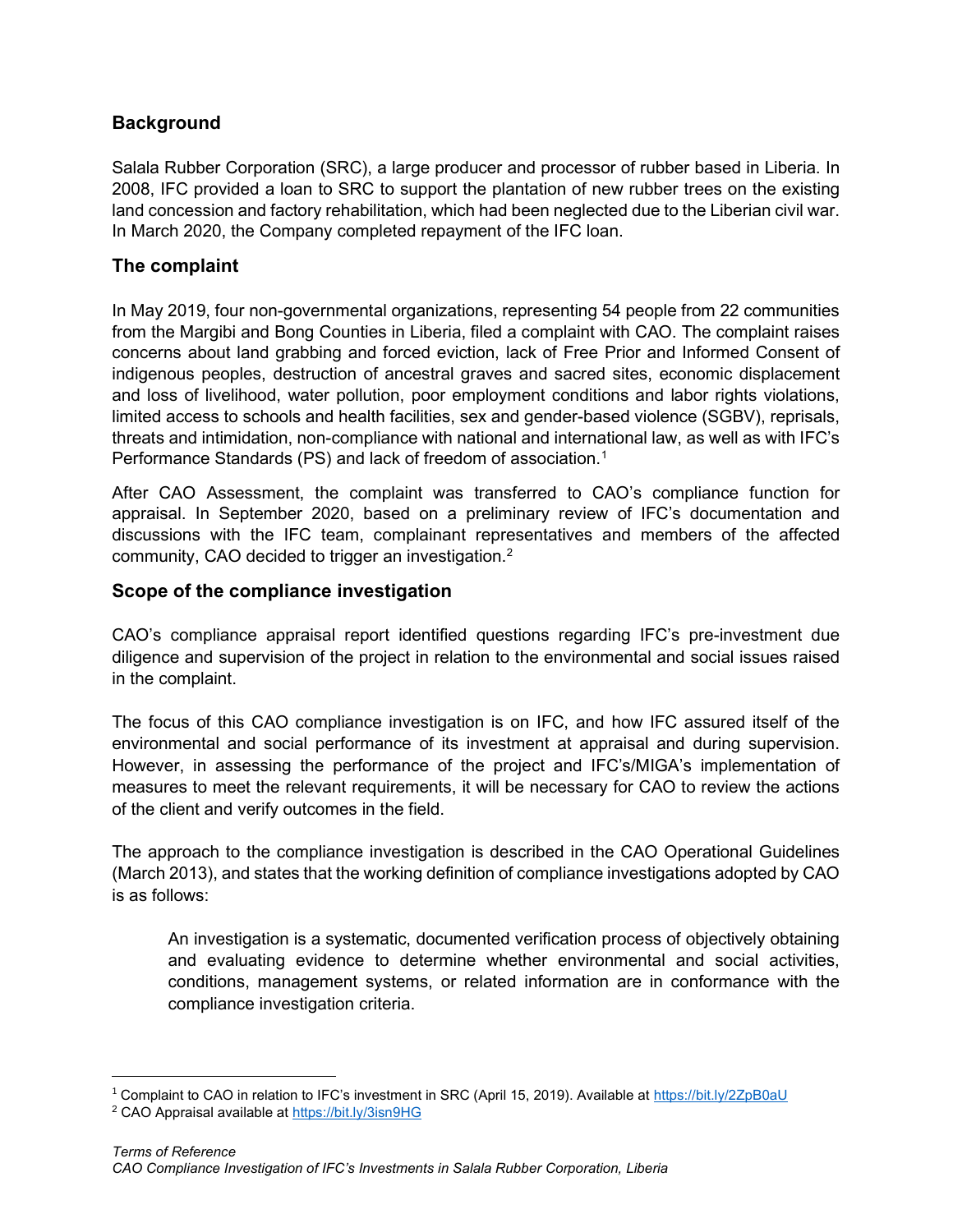As set out in CAO's appraisal report, CAO will conduct a compliance investigation of IFC's investment in SRC in relation to the issues raised in the complaint. As noted in CAO's Appraisal Report, the complaint raises concerns regarding working conditions in the plantation, water pollution, sexual and gender-based violence, impacts resulting from the engagement of security personnel, physical and economic displacement, impacts to cultural heritage and lack of Free Prior and Informed Consent. In relation to these issues, CAO's questions include:

- a) whether IFC's pre-investment E&S review of the Company was commensurate to risk and established a realistic expectation that the Company would meet IFC's E&S requirements within a reasonable period of time.
- b) whether IFC exercised due diligence in its E&S supervision of the Company.
- c) whether IFC responded adequately to project level E&S concerns as they were raised during the period of IFC's finance and in particular whether IFC's response to the CAO complaint was adequate.

The Compliance Investigation will answer the above questions in the context of its E&S policies, procedures and standards. It will also consider whether these policies, procedures and standards as applied to this project provide an adequate level of protection. It will present findings of the investigation with respect to noncompliance and any adverse environmental and/or social outcomes, including the extent to which these are verifiable. CAO may also present observations as to the underlying causes of any non-compliance or adverse outcome found.

#### Compliance Investigation Process and Preliminary Timeline

The preliminary time schedule is for CAO to have a draft compliance Investigation Report ready by August 2021. This timeline is dependent on whether CAO can conduct a field visit.

A draft Investigation Report will be circulated to IFC senior management and all relevant IFC departments for factual review and comment. IFC comments should be submitted in writing to CAO within 20 working days of receipt by IFC.

Upon receiving comments from IFC on the consultation draft, CAO will finalize the report. The final report will be submitted to IFC senior management for official response. A notification will be posted on CAO's website. IFC has 20 working days to submit a written response to CAO. CAO will forward the Investigation Report and the IFC response to the President of the World Bank Group. The President has no editorial input as to the content of the compliance Investigation Report, but may take the opportunity to discuss the investigation findings with CAO.

Once the President is satisfied with the response by IFC senior management, the President will provide clearance for the Investigation Report and the response. The President retains discretion over clearance. After clearance, CAO will disclose the Investigation Report and the IFC response to the Board. CAO will also alert relevant stakeholders of the disclosure of both documents on CAO's website, and share the documents with the complainants.